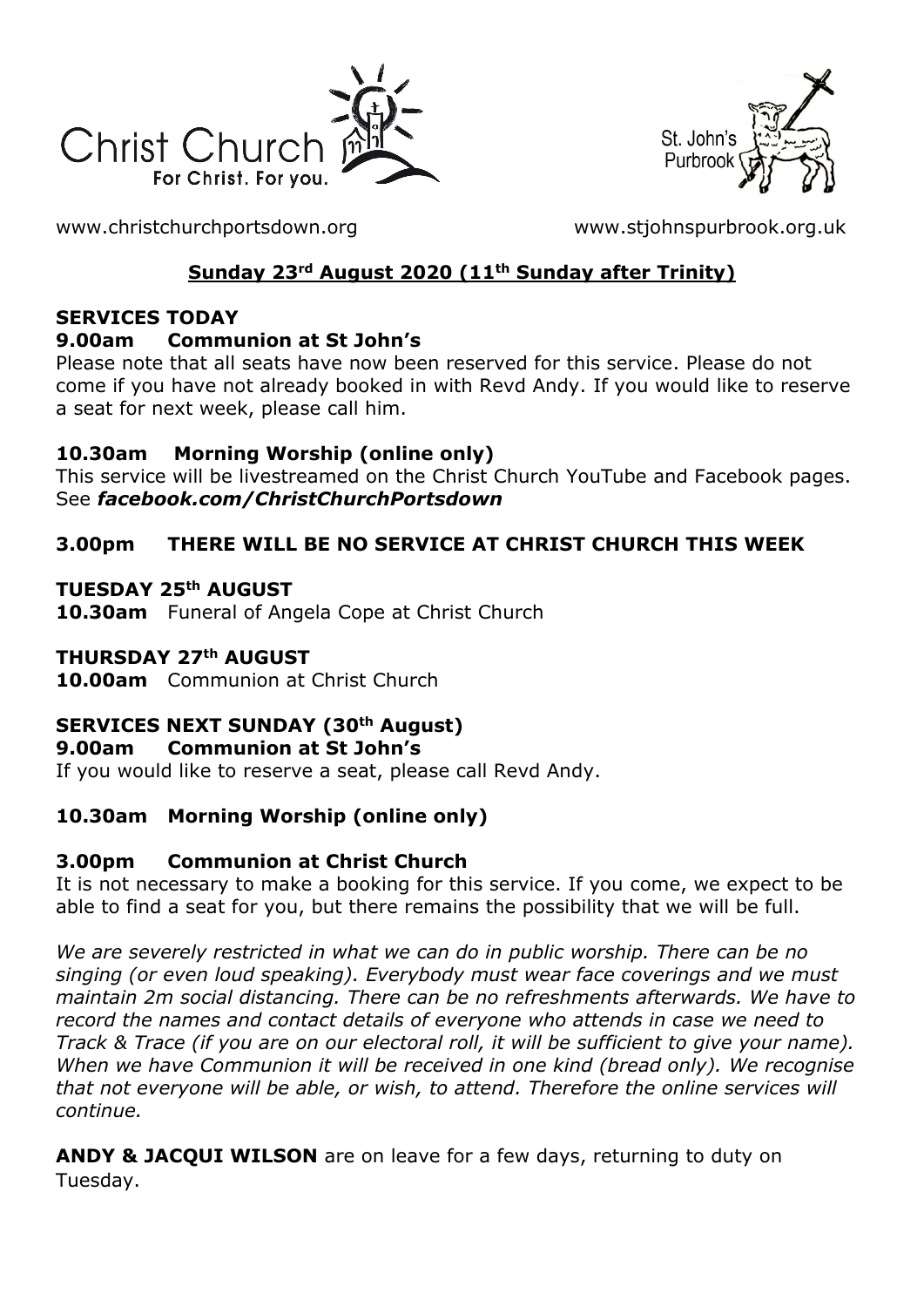THE **ORDINATION OF MATT GROVE** as Deacon will take place at Christ Church on Saturday 10<sup>th</sup> October at 11.30am. Attendance will be limited, but we hope to stream the service online.

#### **GIVING**

Both of our churches are experiencing reduced income from cancelled hall bookings and the lack of collections at services. If you usually give in the plate (cash or envelopes), please do consider switching to Direct Debit or online payment. The best way to do this is via the Parish Giving Scheme, which can now be done online or by telephone. You can register online at **register.parishgiving.org.uk** or by calling **0333 002 1271**

To register you will need the following details:

For Christ Church: Parish: Portsdown Christ Church Diocese: Portsmouth PGS Parish Code: 290629068

For St John's: Parish: St John the Baptist Village: Purbrook Diocese: Portsmouth PGS Parish Code: 290629070

You will also need your own bank details.

If you prefer to give direct to Christ Church (either by Standing Order as a one-off payment) then see details at christchurchportsdown.org/more/giving . For details of giving to St John's please contact the Vicar or Warden.

| <b>CONTACTS</b>      |                                            |
|----------------------|--------------------------------------------|
| <b>Vicar</b>         | Revd Andy Wilson (day off Monday)          |
|                      | vicar@christchurchportsdown.org            |
|                      | purbrookvicar@gmail.com                    |
| <b>Associate</b>     | <b>Revd Laura Cameron</b>                  |
| <b>Minister</b>      | revdlauracameron@gmail.com                 |
| <b>Curate</b>        | <b>Matt Grove</b>                          |
|                      | matt.grove@christchurchportsdown.org       |
| <b>Churchwarden</b>  | <b>Bill Jeffery</b>                        |
| <b>SJP</b>           | purbrookchurch@gmail.com                   |
| Churchwarden         | <b>Stephen Anderson</b>                    |
| <b>CCP</b>           | stephen.anderson@christchurchportsdown.org |
| <b>Administrator</b> | <b>Emma Evans</b>                          |
|                      | parish.office@christchurchportsdown.org    |
| <b>Hall Manager</b>  | Jacqui Wilson                              |
| <b>CCP</b>           | hall.manager@christchurchportsdown.org     |
| Website              | <b>Matt Doe</b>                            |
|                      | webmaster@christchurchportsdown.org        |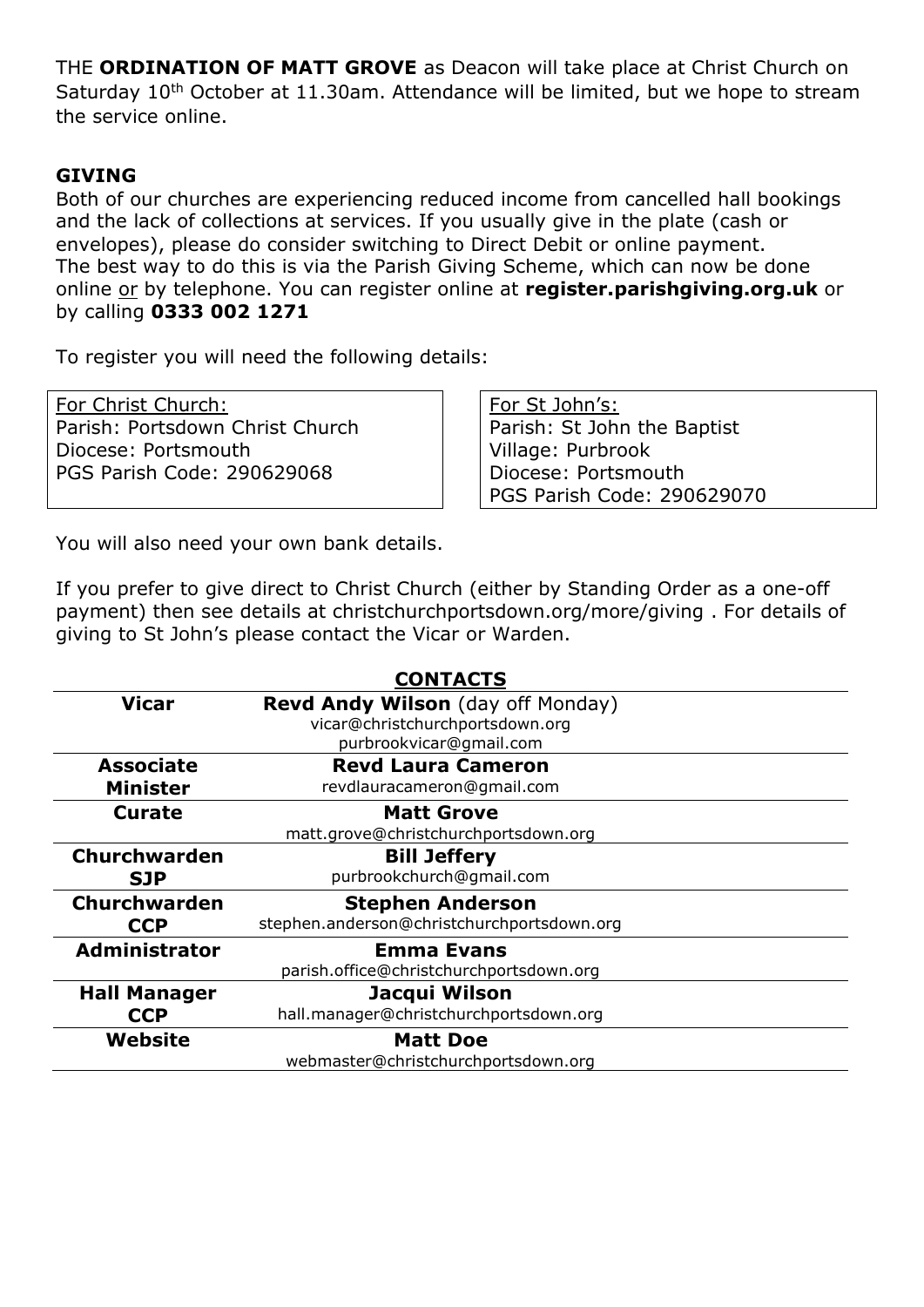# **Sunday 23 August 2020 11th Sunday after Trinity**

# **Collect**

God of glory, the end of our searching, help us to lay aside all that prevents us from seeking your kingdom, and to give all that we have to gain the pearl beyond all price, through our Saviour Jesus Christ. Amen.

# **Isaiah 51:1–6**

 $51$  Listen to me, you that pursue righteousness, you that seek the Lord. Look to the rock from which you were hewn, and to the quarry from which you were dug. <sup>2</sup> Look to Abraham your father and to Sarah who bore you; for he was but one when I called him, but I blessed him and made him many. <sup>3</sup> For the Lord will comfort Zion; he will comfort all her waste places, and will make her wilderness like Eden, her desert like the garden of the Lord; joy and gladness will be found in her, thanksgiving and the voice of song. <sup>4</sup> Listen to me, my people, and give heed to me, my nation; for a teaching will go out from me and my justice for a light to the peoples.  $5I$  will bring near my deliverance swiftly; my salvation has gone out and my arms will rule the peoples; the coastlands wait for me and for my arm they hope. <sup>6</sup> Lift up your eyes to the heavens, and look at the earth beneath; for the heavens will vanish like smoke, the earth will wear out like a garment, and those who live on it will die like gnats; but my salvation will be for ever, and my deliverance will never be ended.

# **Psalm 138**

<sup>1</sup> I will give thanks to you, O Lord, with my whole heart; before the gods will I sing praise to you.  $2$  I will bow down towards your holy temple and praise your name, because of your love and faithfulness; for you have glorified your name and your word above all things.  $3$  In the day that I called to you, you answered me; you put new strength in my soul. <sup>4</sup> All the kings of the earth shall praise you, O Lord, for they have heard the words of your mouth. <sup>5</sup> They shall sing of the ways of the Lord, that great is the glory of the Lord.  $6$  Though the Lord be high, he watches over the lowly; as for the proud, he regards them from afar,  $<sup>7</sup>$  Though I walk in</sup> the midst of trouble you will preserve me; you will stretch forth your hand against the fury of my enemies; your right hand will save me. <sup>8</sup> The Lord shall make good his purpose for me; your loving-kindness, O Lord, endures for ever; forsake not the work of your hands.